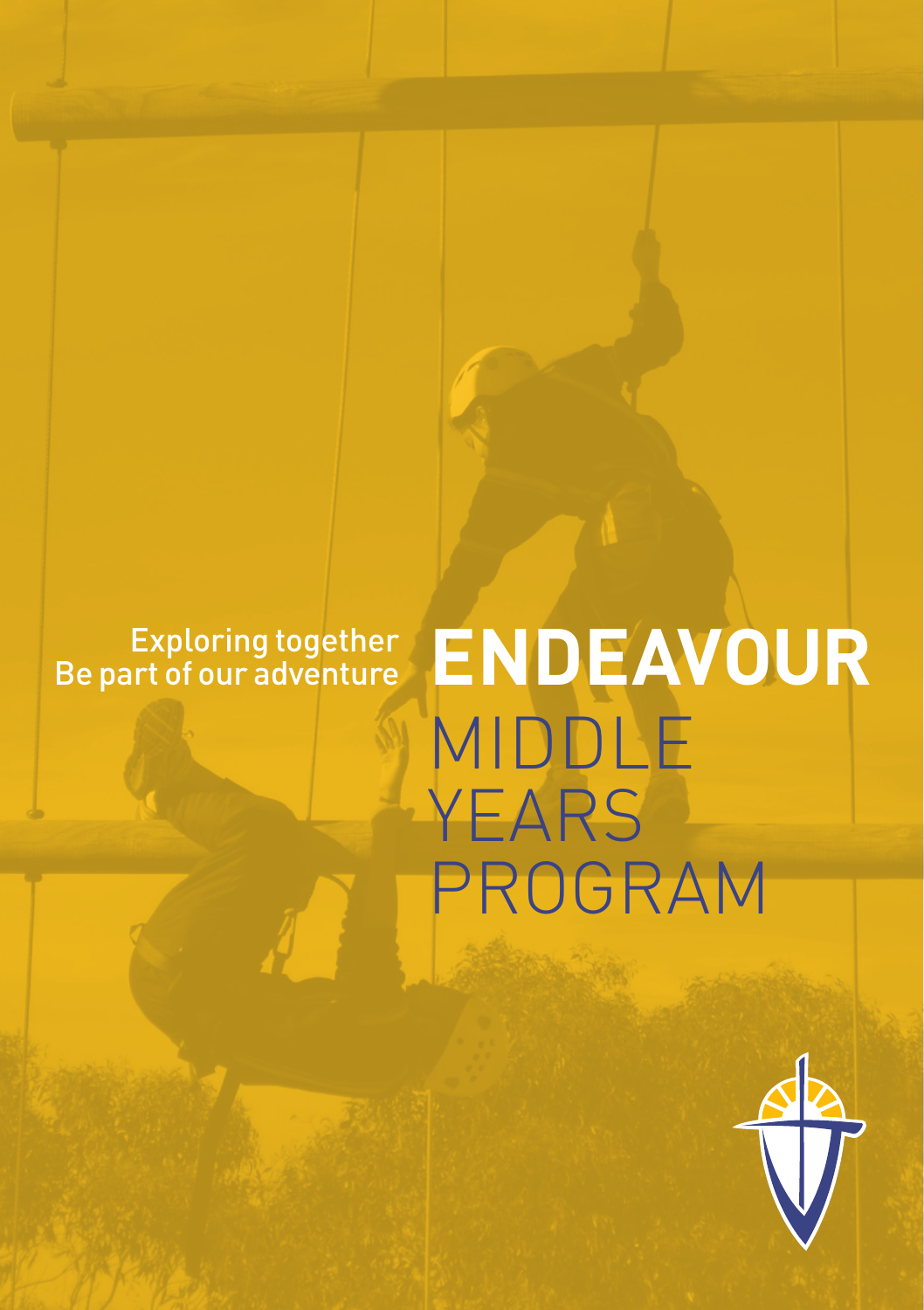We recognise and value the important aspects of transition as students move from primary school into secondary school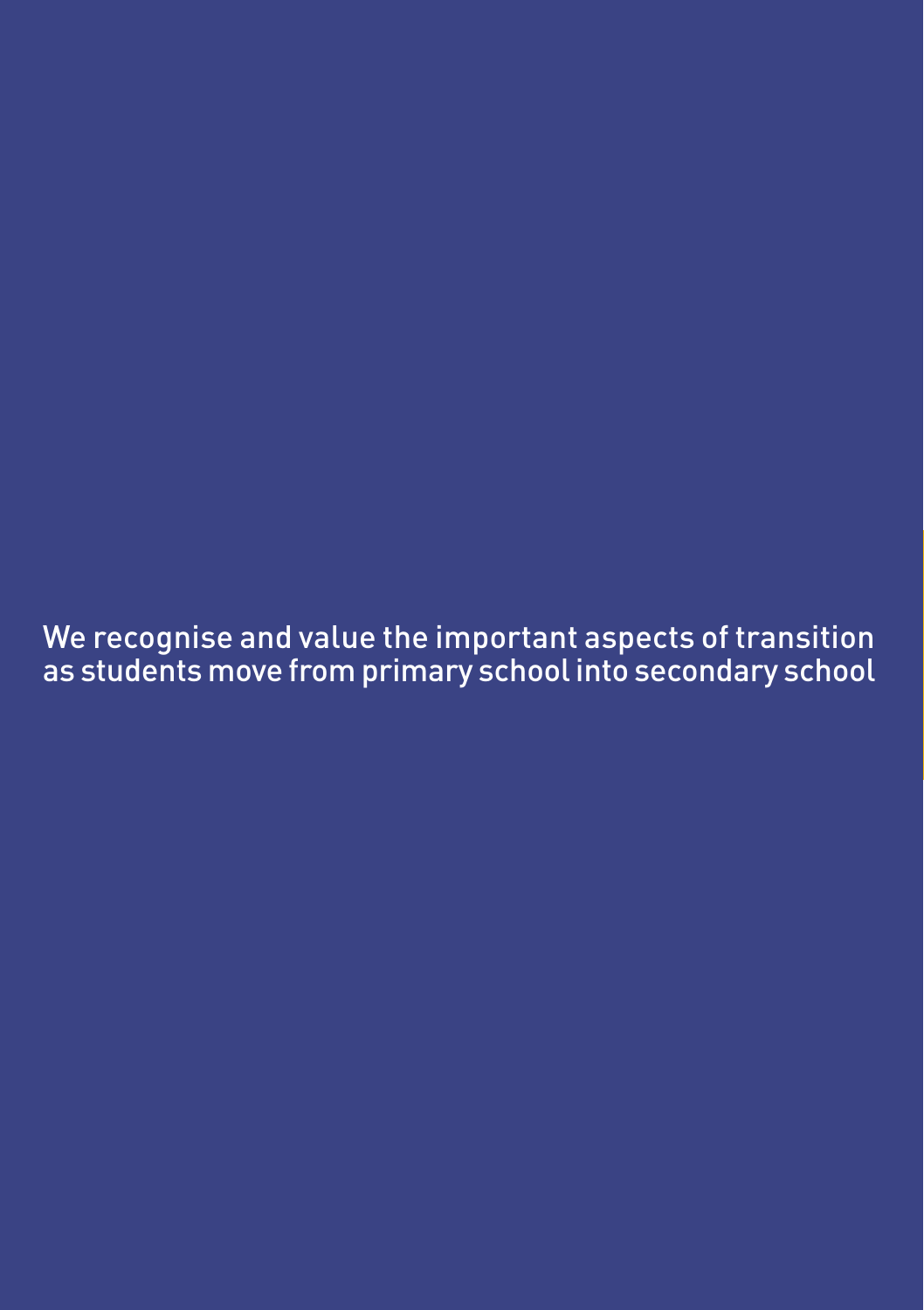At Endeavour College our middle years' program focuses on the holistic development of a student from Year 7 to the end of Year 9



Our teaching methodologies and structures focus primarily on how students learn most effectively and how we can best prepare students for life in their senior years

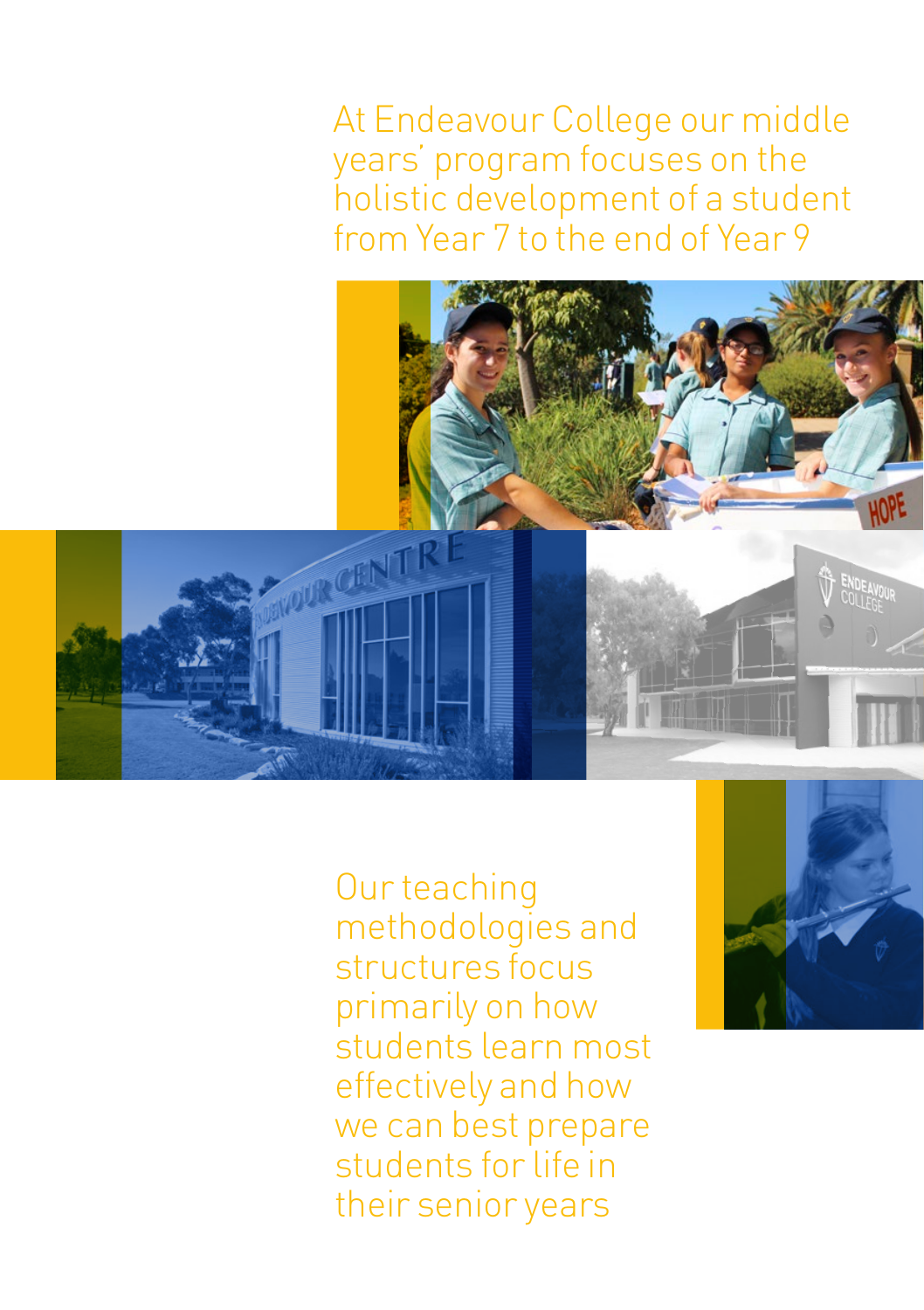### **Exploring our Middle Years Focus**

At Endeavour College we understand the vital importance of providing a nurturing and supportive environment for students in the middle years of education. Middle schooling is a unique phase in the Reception to Year 12 continuum as students navigate the transition from childhood to adolescence. The education we offer at Endeavour College supports our middle years' students to become successful, self-motivated learners and to develop confidence, resilience, a strong sense of identity and respect and compassion for others.

At Endeavour College our holistic, middle years approach is designed to support and transform learning. As an outcome of our vision for learning students will:

- Take responsibility for their own learning and work with staff to meet their learning objectives
- Be encouraged to take risks in their learning
- Operate in an inclusive environment where all gifts are valued and developed
- Have purposeful learning opportunities

To build a sense of safety and connection, students move from having a single teacher for a series of integrated lessons in Year 7, to having a greater variety of teachers in Year 8, increasing again into Year 9.

A focus is given to inquiry where students pose thoughtful questions and work to discover answers within different curriculum areas. Teachers use a variety of methods most suited to students in the middle years to promote curiosity and a desire to learn. The timetable is structured in Year 7 and where possible in Year 8, to provide opportunity for classes to work collaboratively.

Flexibility in assessment and learning opportunities allow for the curriculum to better meet the needs and interests of students all within the framework of the Australian Curriculum.

The physical spaces for students in the middle years are designed for flexibility, comfort and collaboration.

LAPTOPS The use of technology to support learning is actively encouraged at Endeavour College. Students in the middle years enter into a laptop program where parent/care givers purchase student laptops on an instalment plan over 4 years. Students complete a laptop licence aimed at giving all students an overview into the effective and efficient management of the laptop for their learning.

The philosophy underpinning the use of laptops is one of a*ny time anywhere rather than all the time everywhere*. The focus is on what is best for learning at the time.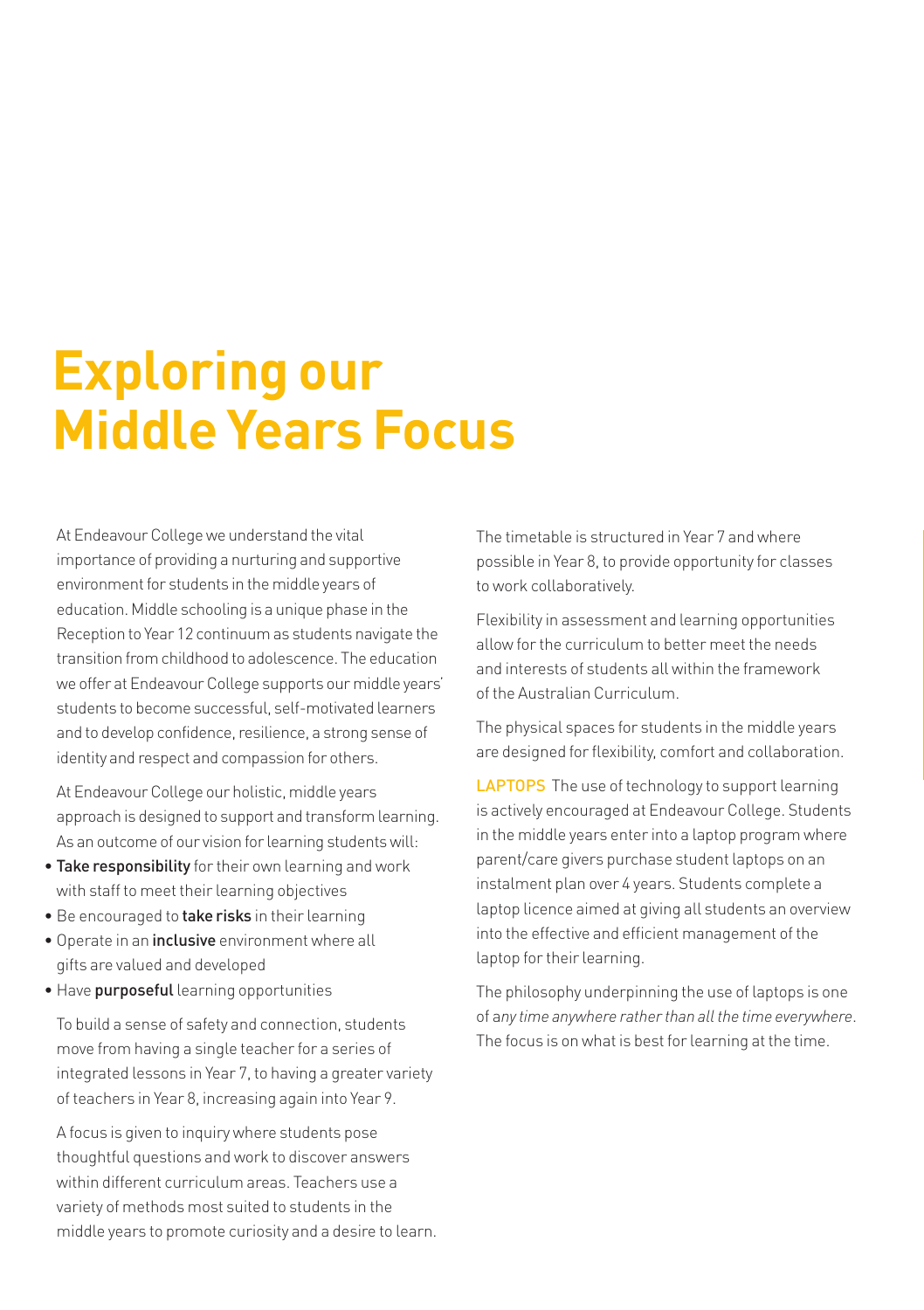At Endeavour College we believe that God has a plan for each one of us and our aim is to support all students to reach their potential

### **Reaching Potential**



 The Adaptive Education program provides support for students who find school work challenging and the Gifted and Talented program supports those who need further challenge. Helping students to reach their potential outside of the classroom takes place through the extra-curricular and sporting programs offered.

**GIFTED AND TALENTED** The Gifted and Talented Program offers a broad range of both withdrawal and specialist workshop opportunities for students who have been identified as benefitting from different challenges. The identification process involves a mixture of formal testing and teacher recommendation.

ADAPTIVE EDUCATION This expertly staffed area engages with students both in withdrawal classes as well as within classrooms to provide support for students with varying needs. All students are welcome to visit `the Hub', as it is known, for extra support as needed. A Homework Club also runs at least once a week from this area and is open to all students.

EXTRA-CURRICULAR Endeavour College offers a range of extra-curricular options. These include but are not limited to various sporting teams that compete in weekly Vista competitions (Year 8-9), one day sporting carnival teams (Year 8-9), SAPSASA or community sporting teams (Year 7), Chess Club, Art Club, Pedal Prix (8-9), Writers' Club, Anime Club, AV support team, Stage Technical Team, major drama productions, various College bands and vocal groups. Students from all years are encouraged to participate.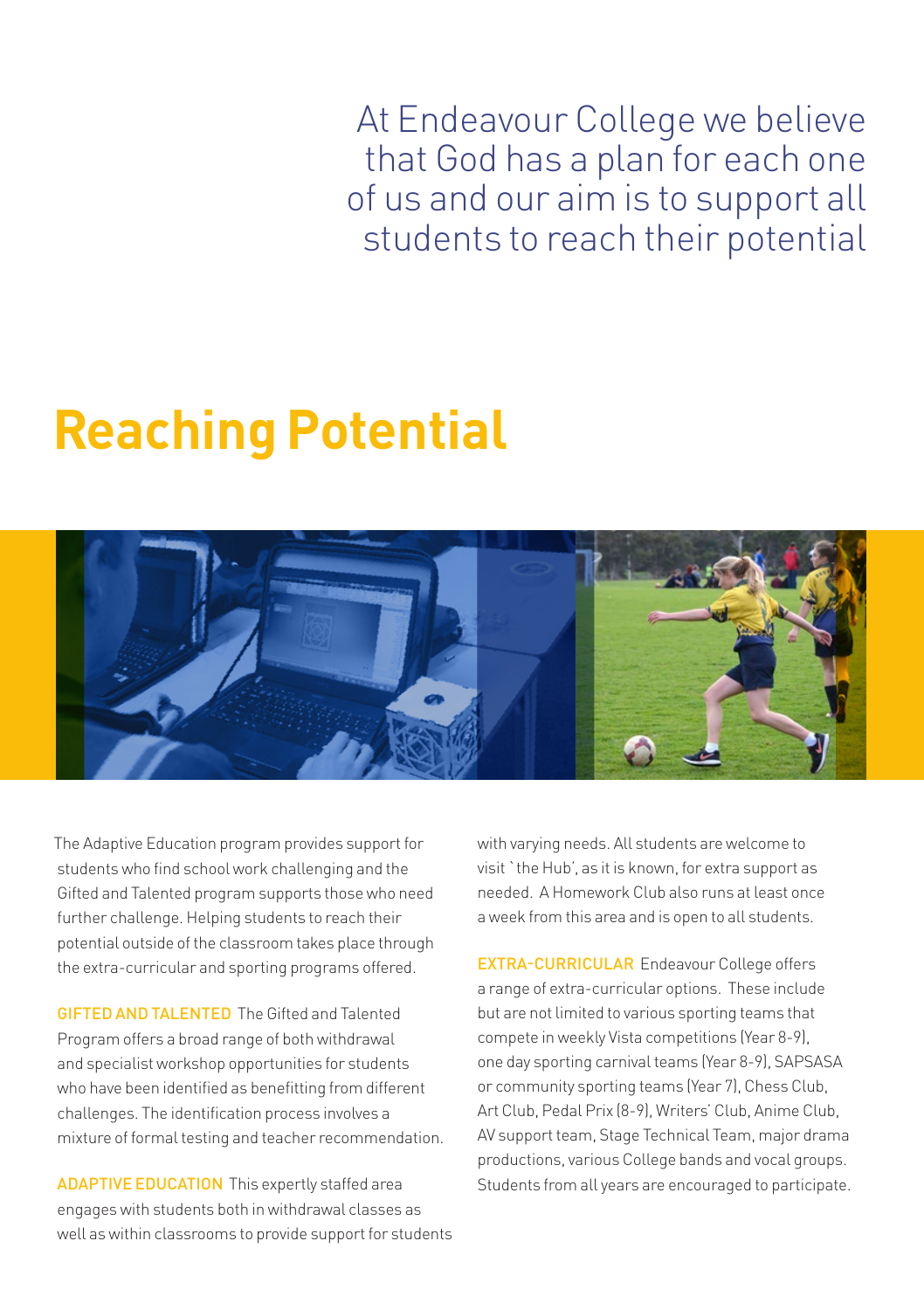At Endeavour College we work to develop a culture where relationships are valued and members feel connected, safe and respected

### **The Endeavour Way**

We believe this approach fosters an optimal learning environment to fulfil staff and students' God given abilities for life and community. Core to this framework is a focus on Restorative Practices which emphasises working with Endeavour College community members to address behaviour and value relationships. It calls community members to make a personal transformation from a focus on the self towards a focus on others and the common good, and as such it reflects the model of Christ in terms of dealing with others.

#### **The Endeavour Way**

Students and staff are encouraged to reflect the following four key values each day:

LOVE It's about reflecting the unconditional LOVE of God by showing respect, compassion and kindness in our relationships.

COURAGE It's about accepting that it takes COURAGE to own our behaviour, take responsibility for our actions and to share our experiences with others.

FORGIVENESS It's about showing FORGIVENESS and acceptance towards ourselves and others with grace.

HOPE It's about resolving issues in a way which brings HOPE to our relationships and instils faith in our capacity to fulfil our God-given abilities.

VILLAGES Each student is placed in a Care Group that then forms part of a Village. We have 8 Villages with 3 Care Groups per Village. Each Care Group includes students from all year levels. Students meet in Care Group every morning to hear notices, share devotions and to build relationships with students across the six year levels.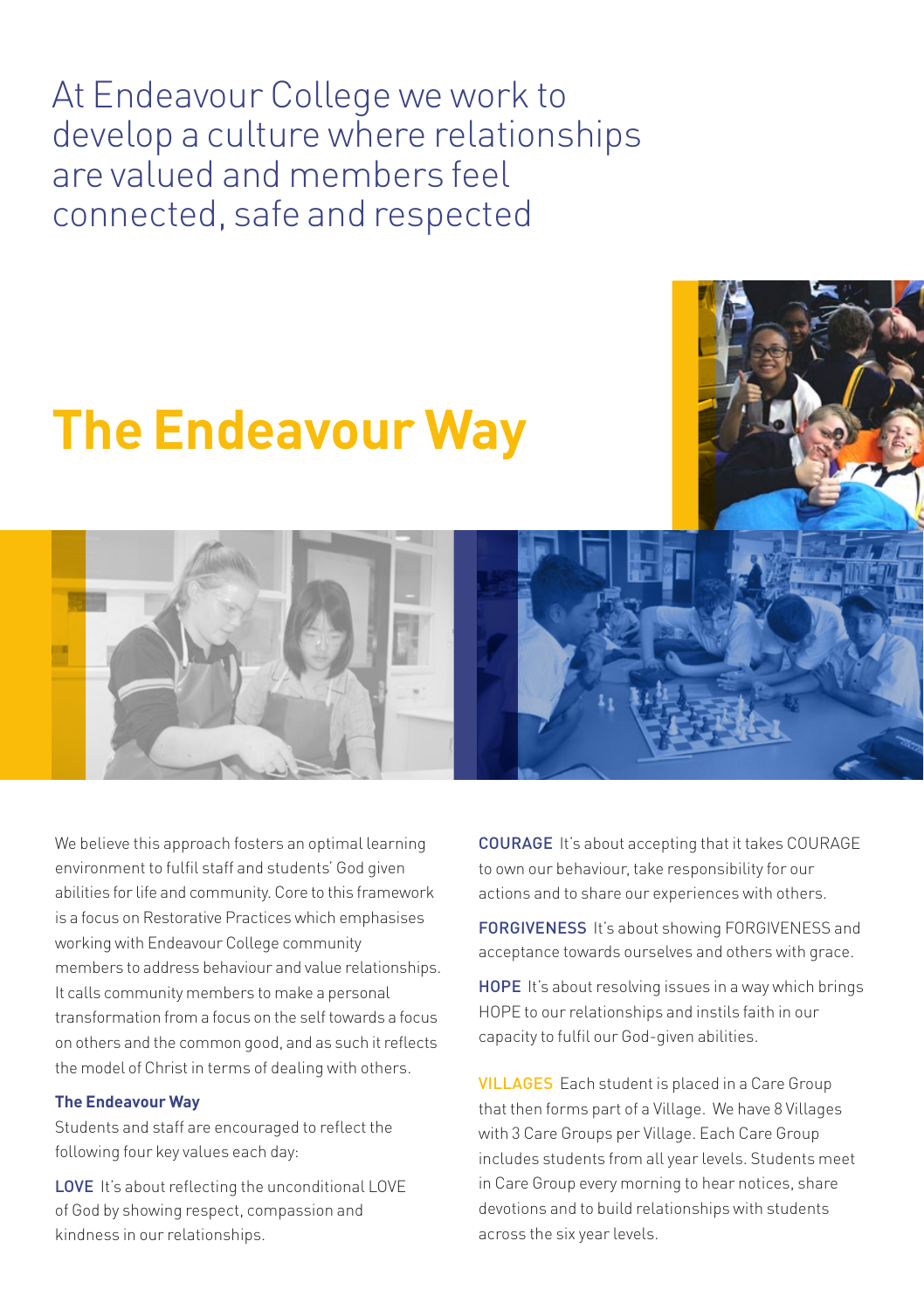

LEADERSHIP In Years 7-9 students are encouraged to take on leadership opportunities within their year level and in relation to the use and care of their space. Students are able to apply each year to join the Student Representative Council. Year 9 students are invited to apply to be Middle Years' Leaders to represent their Village. They are further encouraged to become more active in year level events and support others through the Voyage activities.

CAMPS Camp is an important focus in Year 7 where students have the chance to get to know each other and form deeper friendships. In Year 9 students engage in personal challenges as part of the Voyage program. While Year 8 students do not take part in a formal camp, they experience in-house days throughout the year.

STUDENT ENGAGEMENT Student wellbeing is an important focus at Endeavour College. Our counsellor is involved in the development of proactive wellbeing programs in addition to one on one sessions should students require support. Our school Chaplain/Pastor and Youth Worker are also available for support in both pastoral and spiritual matters.

SERVICE ACTIVITIES As opportunities arise students are encouraged to serve God through their work with others. This may include, but is not limited to, serving breakfast to primary school students as part of the Ingle Farm Hub Breakfast program, visiting the Helping Hand Aged Care facility or planting trees around Mawson Lakes.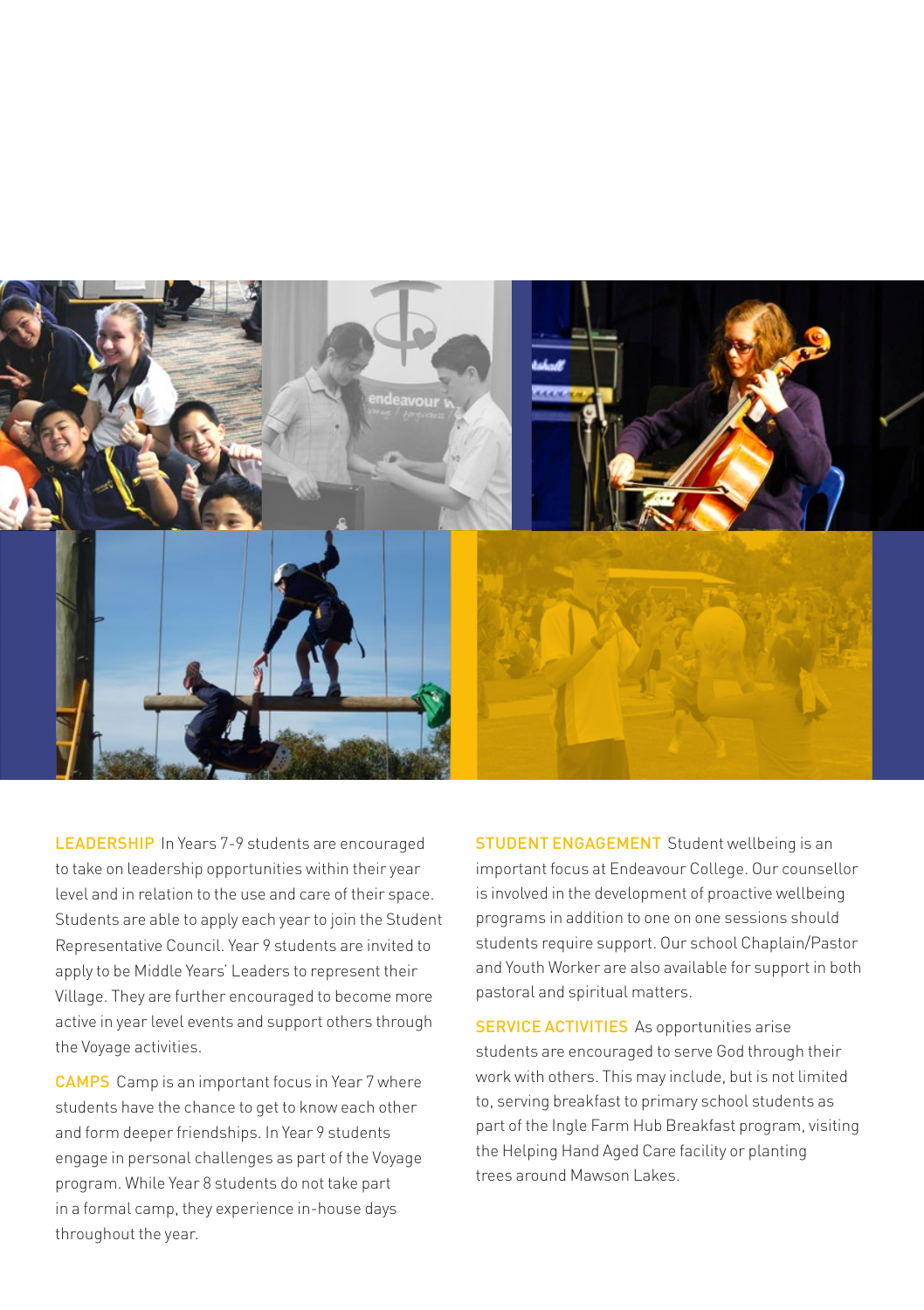

DAILY TIMETABLE Students meet in their Village Care Group rooms each morning, and depending on their schedule, may attend worship, chapel or year level/ middle years/whole school assembly. After these sessions students have 2 lessons, followed by recess, another 2 lessons and lunch.The final 2 lessons end at 3.15pm.

LUNCH ACTIVITIES At lunch times students can choose to borrow sports equipment, join an extra-curriculum club or sporting team, visit the library or find a place to share with friends. While the area outside of the middle years building is specifically for use by students in Years 7 and 8, middle years' students have access to all areas of the yard.

**LOCKERS** Students keep their bags and belongings in lockers. Year 7s have lockers in an area outside of their learning space. Year 8s and 9s have their lockers in their respective Village areas.

AFTER SCHOOL The Library is open until 4.30pm. Students are welcome to sit and relax or complete school work. There is also a Homework Club after school on one day a week in the Hub.

CANTEEN The Canteen is open each day for recess and lunch for both snacks and lunch orders. Lunch orders are filled out in Village time in the mornings.

TRANSPORT Students are welcome to enquire about the College managed bus runs. One runs from Tea Tree Gully through Walkley Heights to Mawson Lakes and the other from Greenwith through Golden Grove to Mawson Lakes. Upon parent/care giver request, the College and St Paul Lutheran school can organise for students in Year 7 to be escorted to and from the school and College grounds, for the first few weeks of the year.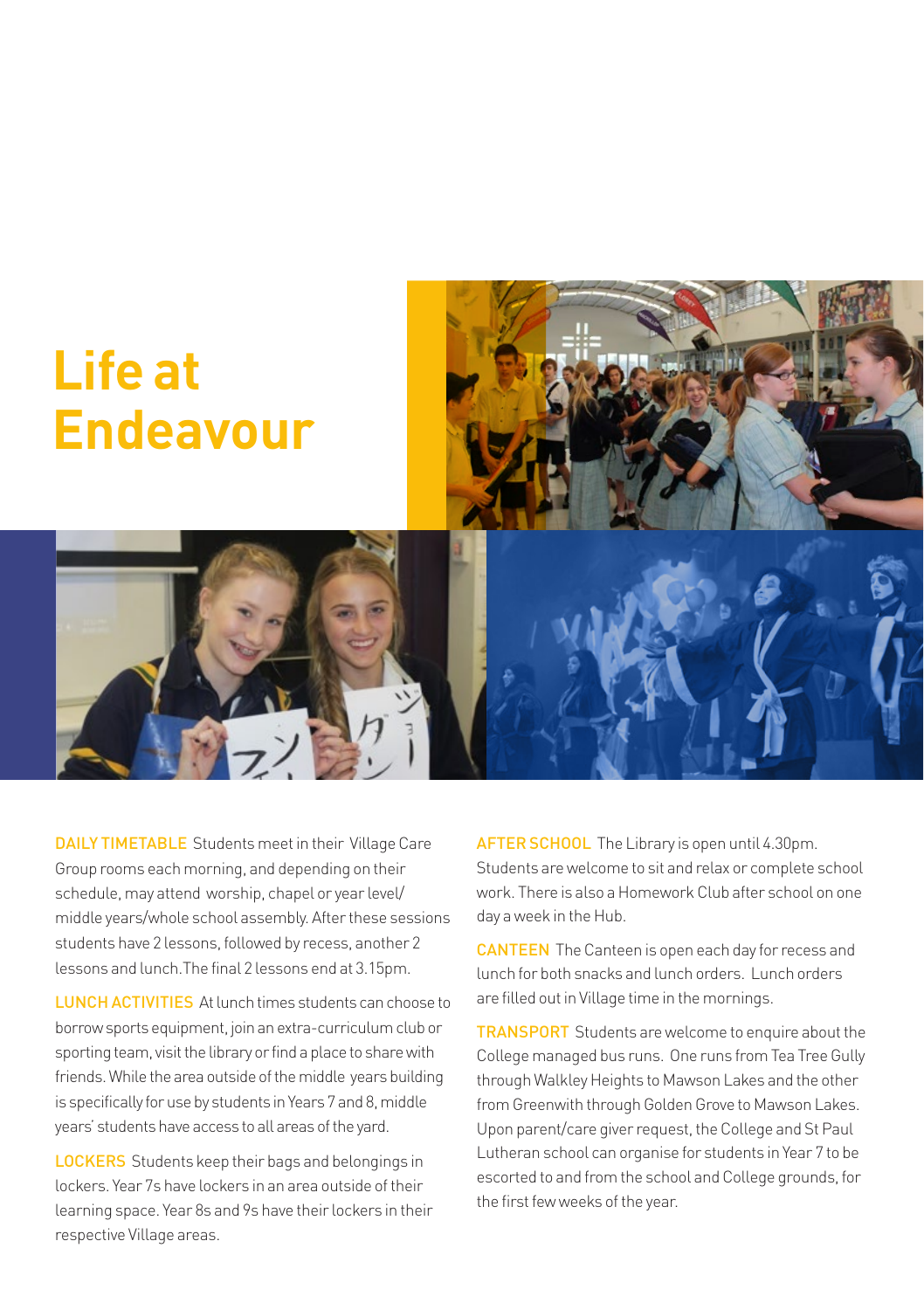Our rich palette of experience builds self-confidence in students, empowering them to explore new horizons

### **Learning, Assessment and Reporting**



SUBJECT SELECTION EXPLORED Students in Year 7 experience a wide variety of subjects from which to then choose from for greater focus in Year 8 and then even more so in Year 9. Moving into the senior years the intention is that students will have a more balanced understanding of subjects, as well as their own personal strengths and preferences.

ASSESSMENT EXPLORED Assessment is the ongoing process of gathering, analysing and reflecting on evidence to make informed and consistent judgments to improve future student learning. Teachers choose a variety of assessment methods, considering the purpose of the assessment, the skills and abilities of the students and the desired learning outcomes. All assessment tasks have been measured against the Australian Curriculum.

REPORTING EXPLORED Formal reporting is one process by which assessment information is communicated to families.

Currently, written reports in the form of progress grades and comments (attitude and academic) are prepared at the end of Terms 1 and 3, and an end of semester report showing attitude and academic achievement at the end of Terms 2 and 4. For Year 7 students the Term 1 written progress report is replaced with an extended interview with the Core Teacher.

Parent/care giver/teacher communication is encouraged and often occurs informally via email or phone. More structured opportunities to meet in person include Care Group Connection nights and Learning Conversation nights.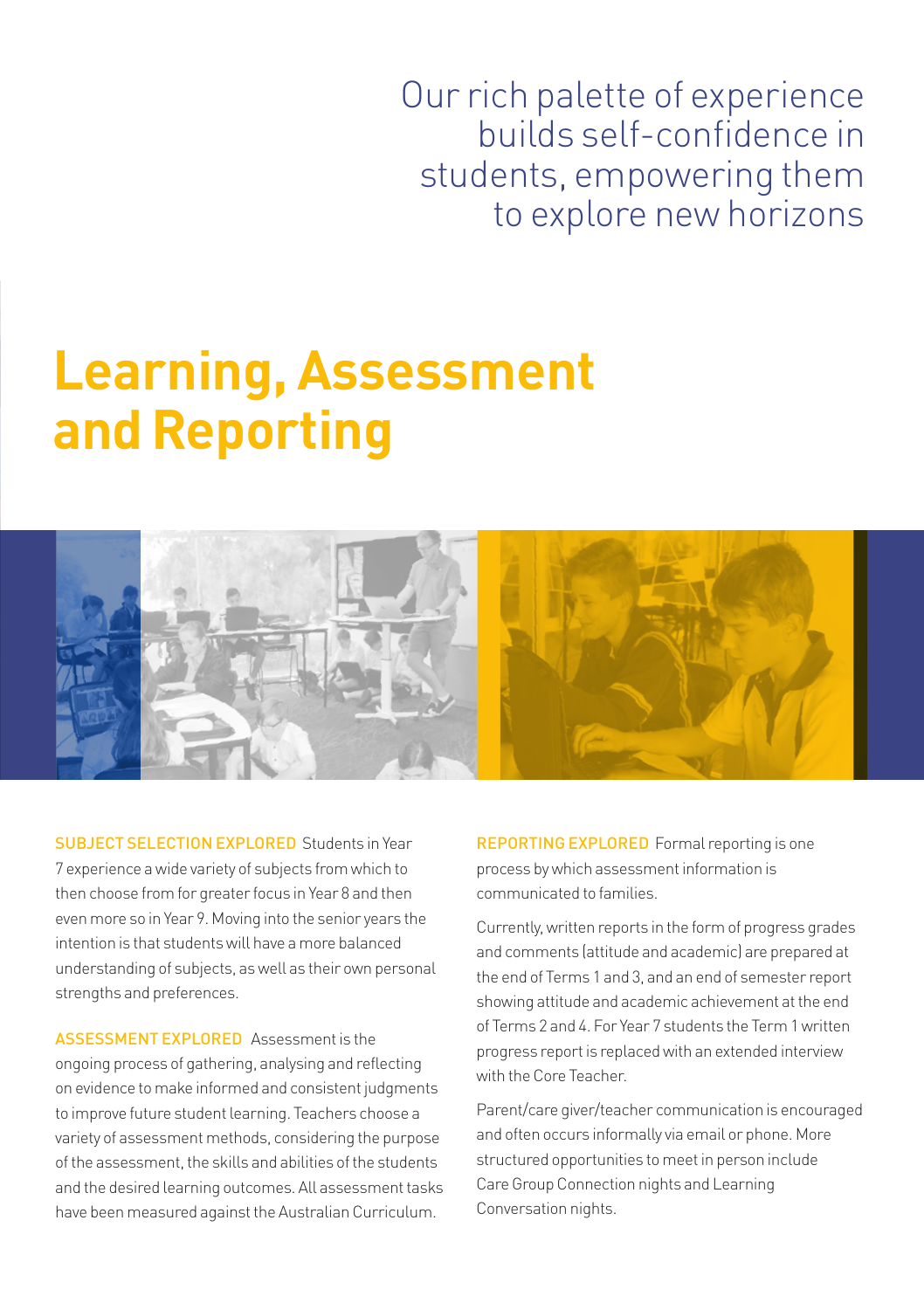The positive energy that underpins our teaching fosters enquiring minds and enthusiastic learning

## **Our Curriculum**



#### **CORE TEACHER**

Christian Living English **Mathematics** Science **History** Geography Health Peer Support

#### **OTHER SUBJECTS**

#### Physical Education

Arts Strand (at least 1 term of each) Music Art Drama Media Arts

#### Technology Strand

(at least 1 term of each) Design and Technology Food Technology Information Technology **STEM** 

#### PREFERENCE OPTIONS

#### **LANGUAGES**

German Japanese

# Year<sup>8</sup>

#### **CORE TEACHER**

Christian Living English Geography **History** 

#### **OTHER SUBJECTS**

**Mathematics** Science Health and Physical Education

#### PREFERENCE OPTIONS

#### **LANGUAGES**

German Japanese

#### **ARTS STRAND**

Music (Focus or General) Drama (Focus or General) Art (Focus or General) Students choose 1 focus subject & 2 general

#### **TECHNOLOGY STRAND**

Design & Tech / Information Tech Design & Tech / Food Tech Food Tech / Information Tech Students choose 1 of the above

### Year 9 COMPULSORY

English Christian Living **History** Geography **Mathematics** Science Health and Physical Education

#### **LANGUAGES**

German Japanese

#### PREFERENCE OPTIONS

Advanced Manufacturing Art and Design Drama Food Technology Information Technology Material Technology Music (Band)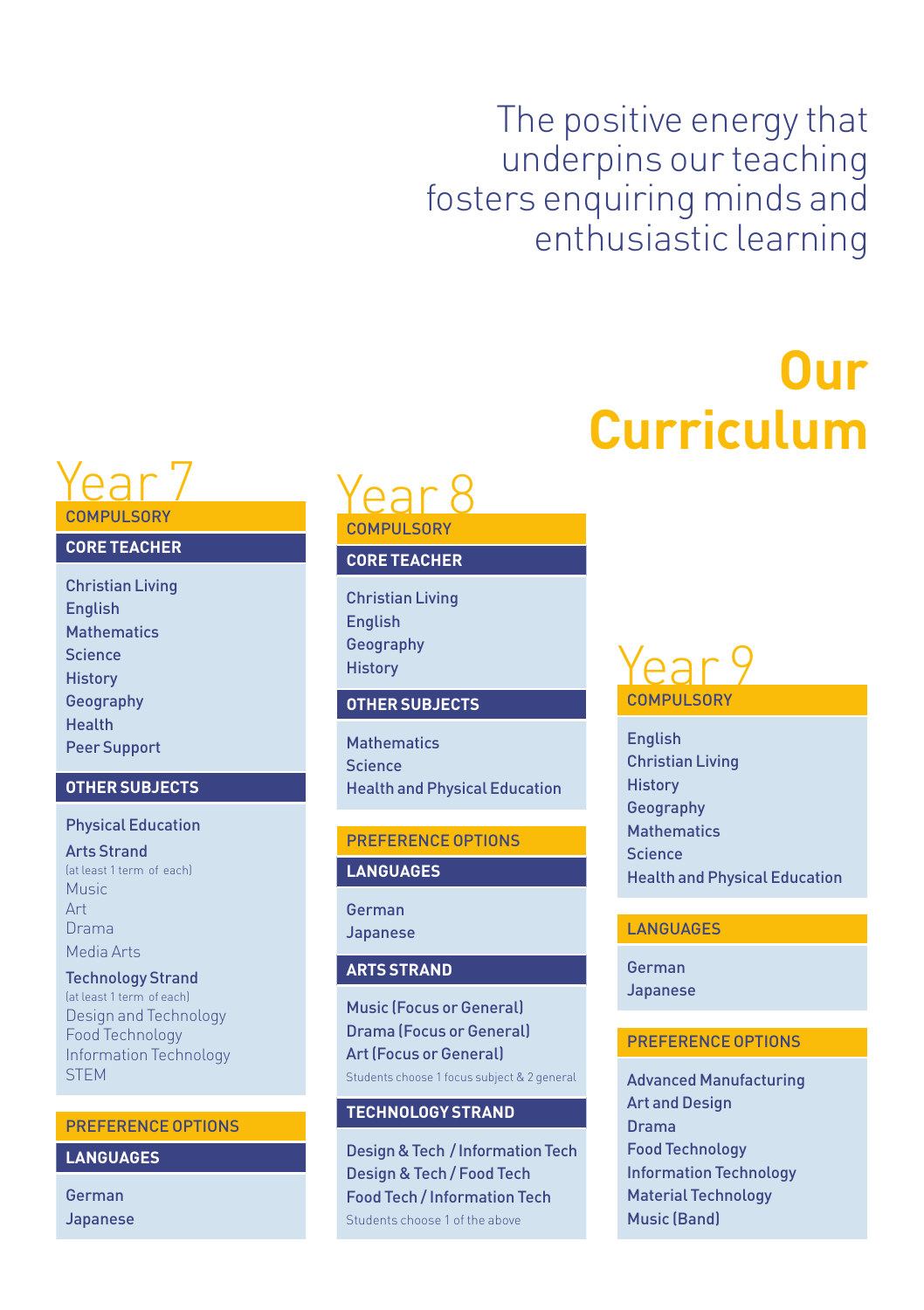#### PARENT AND FAMILY INVOLVEMENT

At Endeavour College we value working in close partnership with parents and caregivers, providing various opportunities for both formal and informal meetings, Year 7 Family BBQ and Grandparents Day. Parents are also encouraged to become involved volunteers supporting the Year 7 sporting program.

Notices about coming events in your child's calendar are regularly communicated through the relevant teacher or via the website. Feel free to contact the school should you require more information at any time.

### Our invaluable links with the local community help to inform and prepare students for life in the senior years

KEY CONTACTS Enquiries about the middle years program should be addressed to the Director of Middle Years in the first instance.

#### **Director of Middle Years**

Susanna Bond susie.bond@endeavour.sa.edu.au

#### **Year Level Leaders**

Year 7 - Jason Turner Year 8 - Simon Maddern Year 9 - Ben Crook